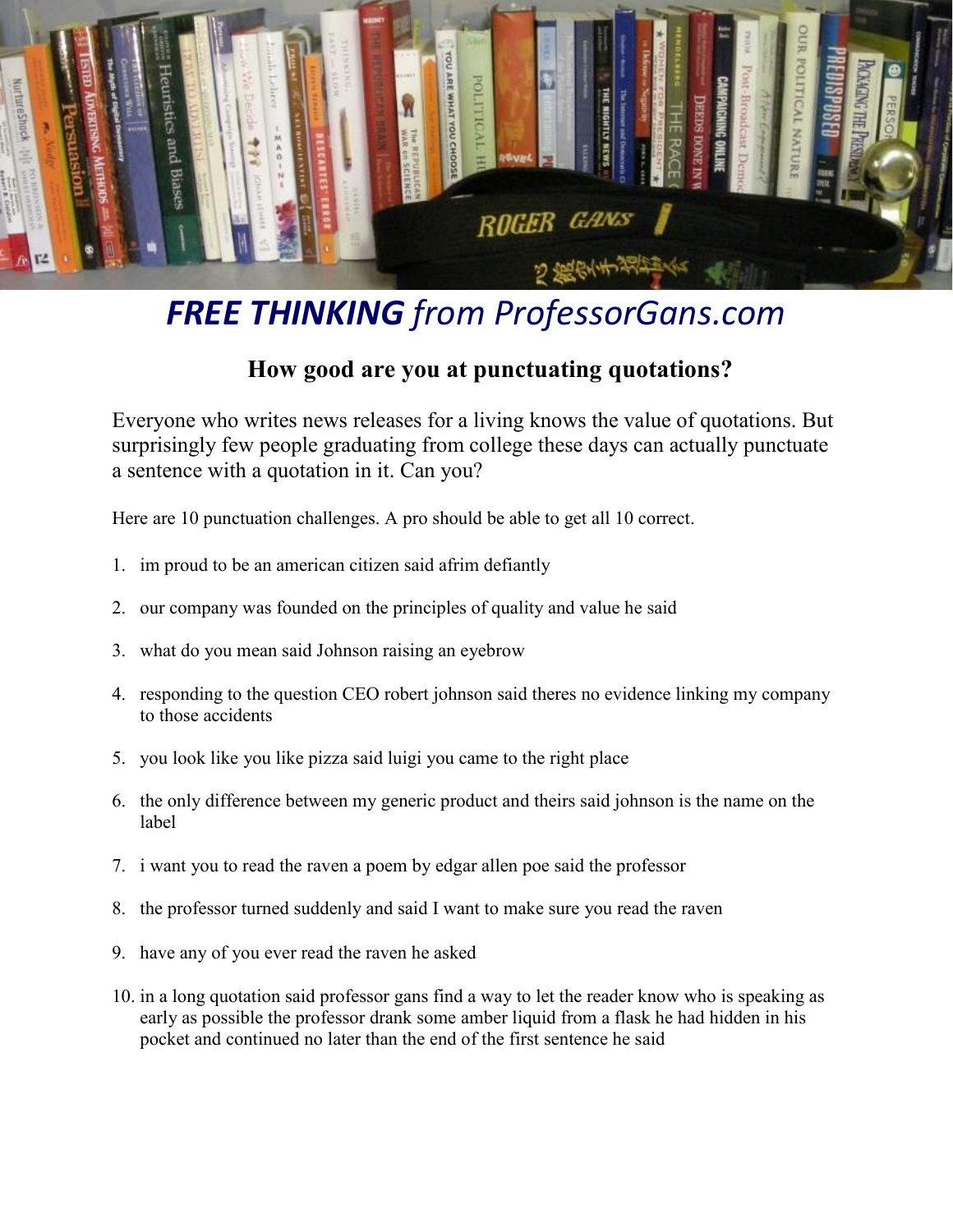

# *FREE THINKING from ProfessorGans.com*  **ANSWERS TO QUOTATION QUIZ**

1. im proud to be an american citizen said afrim defiantly

"I'm proud to be an American citizen," said Afrim, defiantly.

2. our company was founded on the principles of quality and value he said

"Our company was founded on the principles of quality and value," he said.

3. what do you mean said Johnson raising an eyebrow

"What do you mean?" said Johnson, raising an eyebrow.

4. responding to the question CEO robert johnson said theres no evidence linking my company to those accidents

Responding to the question, CEO Robert Johnson said, "There's no evidence linking my company to those accidents."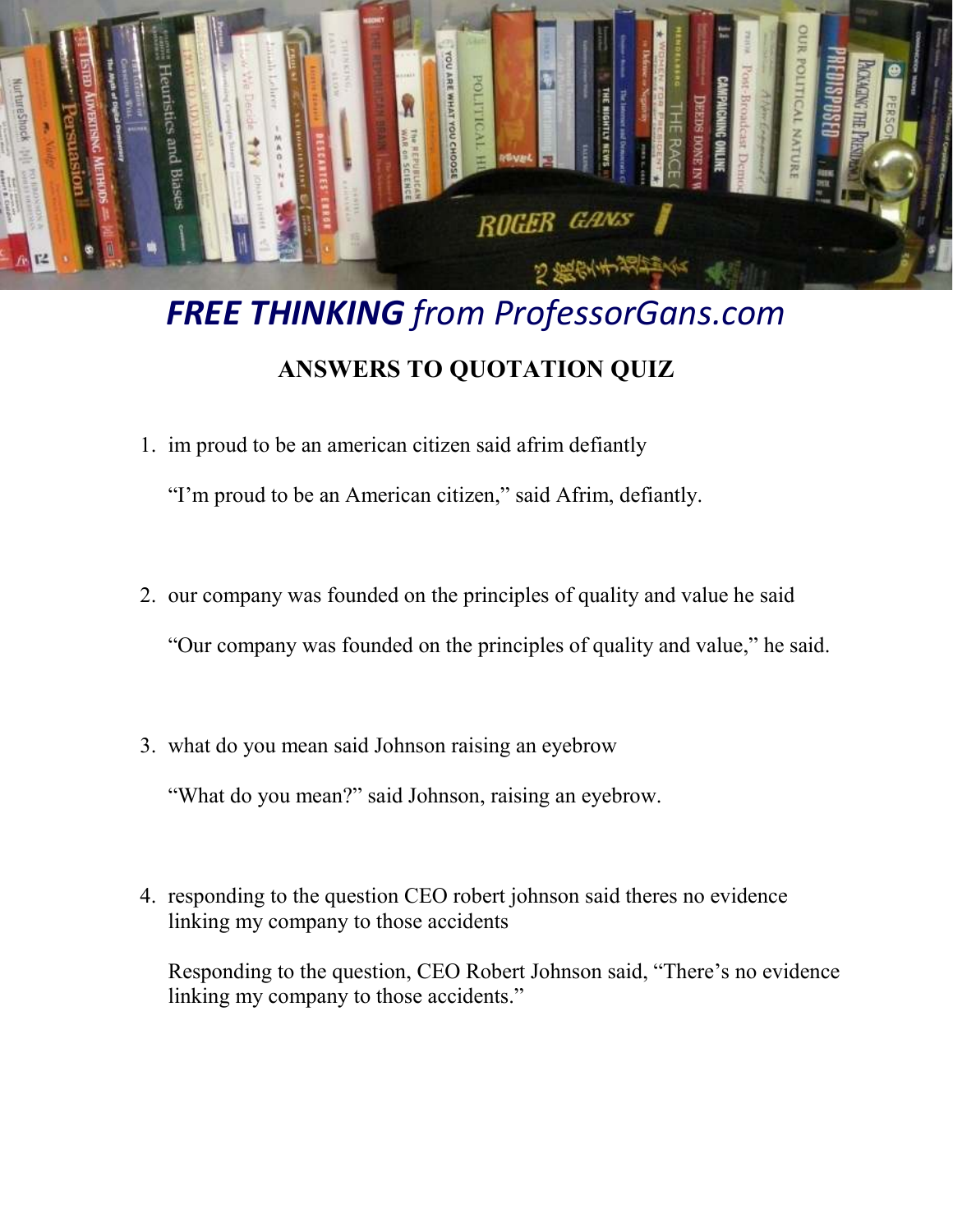

## *FREE THINKING from ProfessorGans.com*  **ANSWERS TO QUOTATION QUIZ (p.2)**

5. you look like you like pizza said luigi you came to the right place

"You look like you like pizza," said Luigi. "You came to the right place."

6. the only difference between my generic product and theirs said johnson is the name on the label

"The only difference between my generic product and theirs," said Johnson, "is the name on the label."

7. i want you to read the raven a poem by edgar allen poe said the professor

"I want you to read 'The Raven,' a poem by Edgar Allen Poe," said the professor.

8. the professor turned suddenly and said I want to make sure you read the raven

The professor turned suddenly and said, "I want to make sure you read 'The Raven.'"